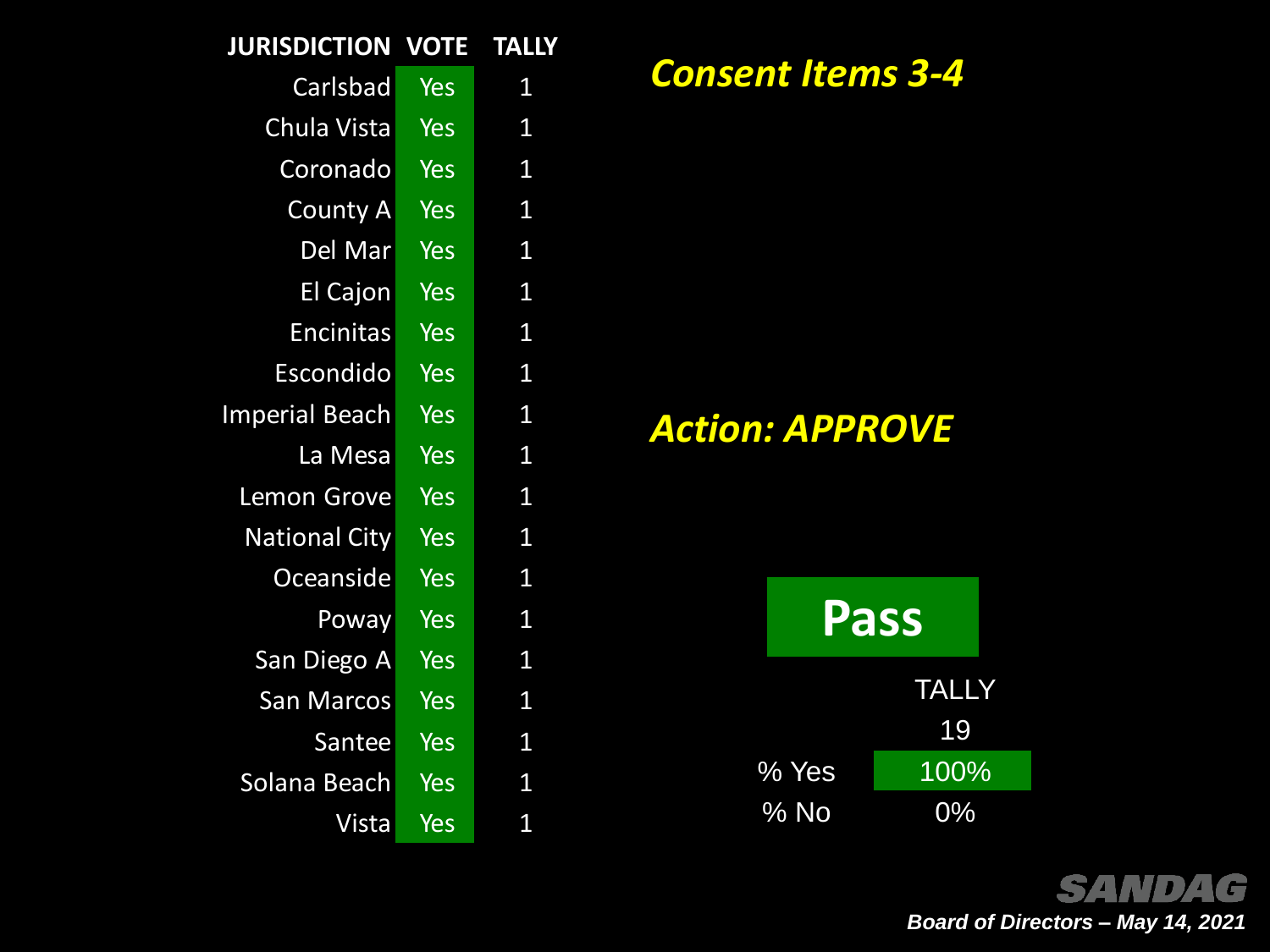| <b>JURISDICTION</b>   | <b>VOTE</b> | <b>TALLY</b>   |
|-----------------------|-------------|----------------|
| Carlsbad              | Yes         | 1              |
| Chula Vista           | <b>Yes</b>  | $\mathbf{1}$   |
| Coronado              | <b>Yes</b>  | $\mathbf{1}$   |
| <b>County A</b>       | <b>Yes</b>  | $\mathbf{1}$   |
| Del Mar               | <b>Yes</b>  | 1              |
| <b>El Cajon</b>       | <b>Yes</b>  | 1              |
| <b>Encinitas</b>      | <b>Yes</b>  | $\mathbf{1}$   |
| Escondido             | <b>Yes</b>  | $\mathbf{1}$   |
| <b>Imperial Beach</b> | <b>Yes</b>  | 1              |
| La Mesa               | <b>Yes</b>  | 1              |
| <b>Lemon Grove</b>    | Yes         | $\overline{1}$ |
| <b>National City</b>  | <b>Yes</b>  | 1              |
| Oceanside             | <b>Yes</b>  | 1              |
| Poway                 | <b>Yes</b>  | 1              |
| San Diego A           | <b>Yes</b>  | 1              |
| <b>San Marcos</b>     | <b>Yes</b>  | 1              |
| Santee                | Yes         | 1              |
| Solana Beach          | Yes         | 1              |
| Vista                 | <b>Yes</b>  | $\overline{1}$ |

*Item 10 SANDAG Audit Committee: Appointment of Public Members*

## *Action: APPROVE*



**SANDAG** *Board of Directors – May 14, 2021*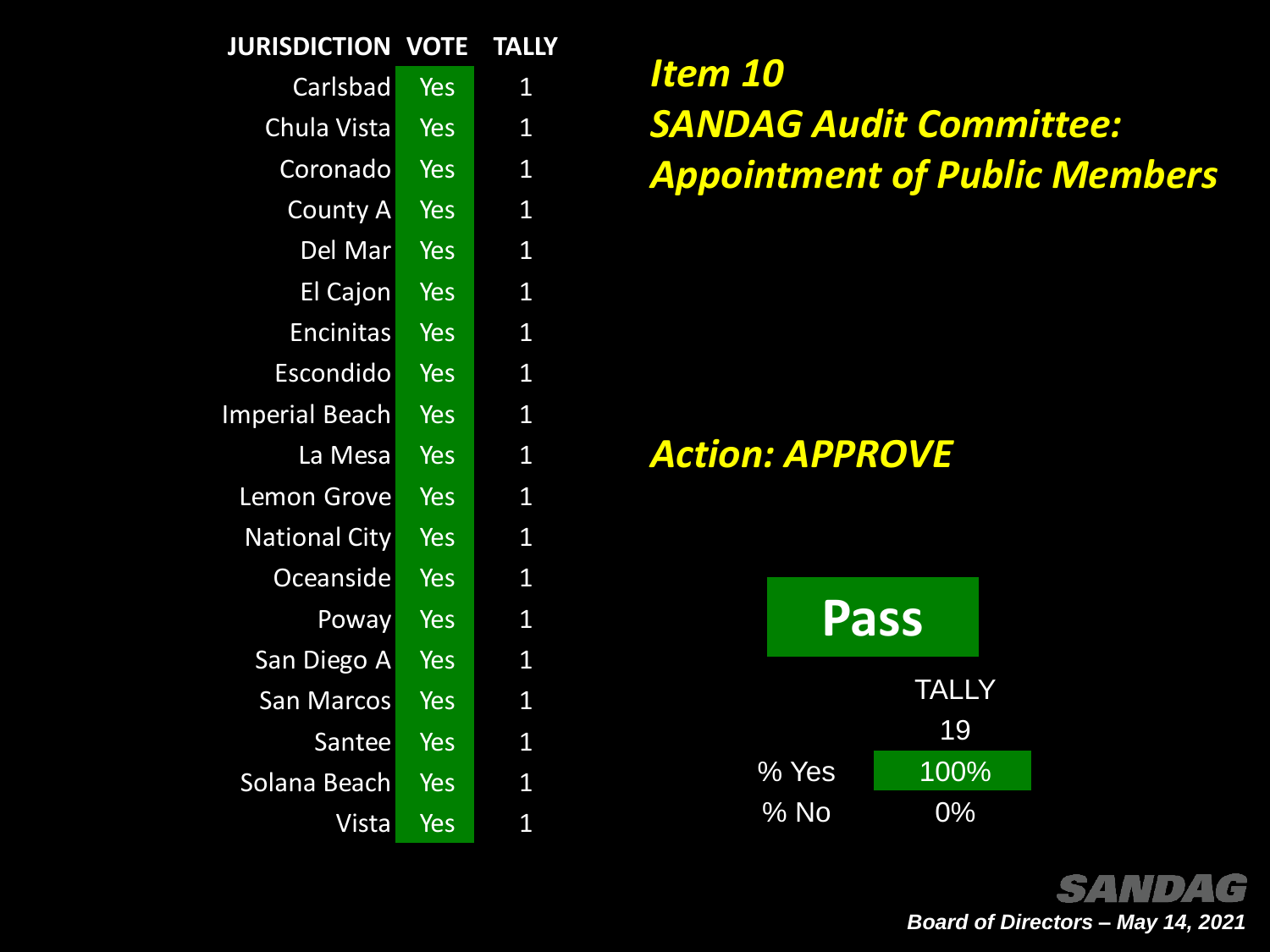| <b>JURISDICTION</b>   | <b>VOTE</b> | <b>TALLY</b>   |
|-----------------------|-------------|----------------|
| Carlsbad              | <b>No</b>   |                |
| Chula Vista           | Yes         | 1              |
| Coronado              | <b>No</b>   |                |
| <b>County A</b>       | Yes         | $\overline{1}$ |
| Del Mar               | <b>Yes</b>  | $\mathbf{1}$   |
| El Cajon              | <b>No</b>   |                |
| <b>Encinitas</b>      | Yes         | 1              |
| Escondido             | <b>Yes</b>  | 1              |
| <b>Imperial Beach</b> | Yes         | $\overline{1}$ |
| La Mesa               | Yes         | 1              |
| <b>Lemon Grove</b>    | <b>Yes</b>  | $\mathbf{1}$   |
| <b>National City</b>  | <b>Yes</b>  | 1              |
| Oceanside             | <b>No</b>   |                |
| Poway                 | <b>No</b>   |                |
| San Diego A           | Yes         | 1              |
| <b>San Marcos</b>     | <b>No</b>   |                |
| Santee                | <b>No</b>   |                |
| Solana Beach          | Yes         | 1              |
| Vista                 | <b>No</b>   |                |
|                       |             |                |

*Item 11 Proposed Amendment to the TransNet Extension Ordinance [two-thirds tally]*

*Action: ADOPT*



*Board of Directors – May 14, 2021*

DIG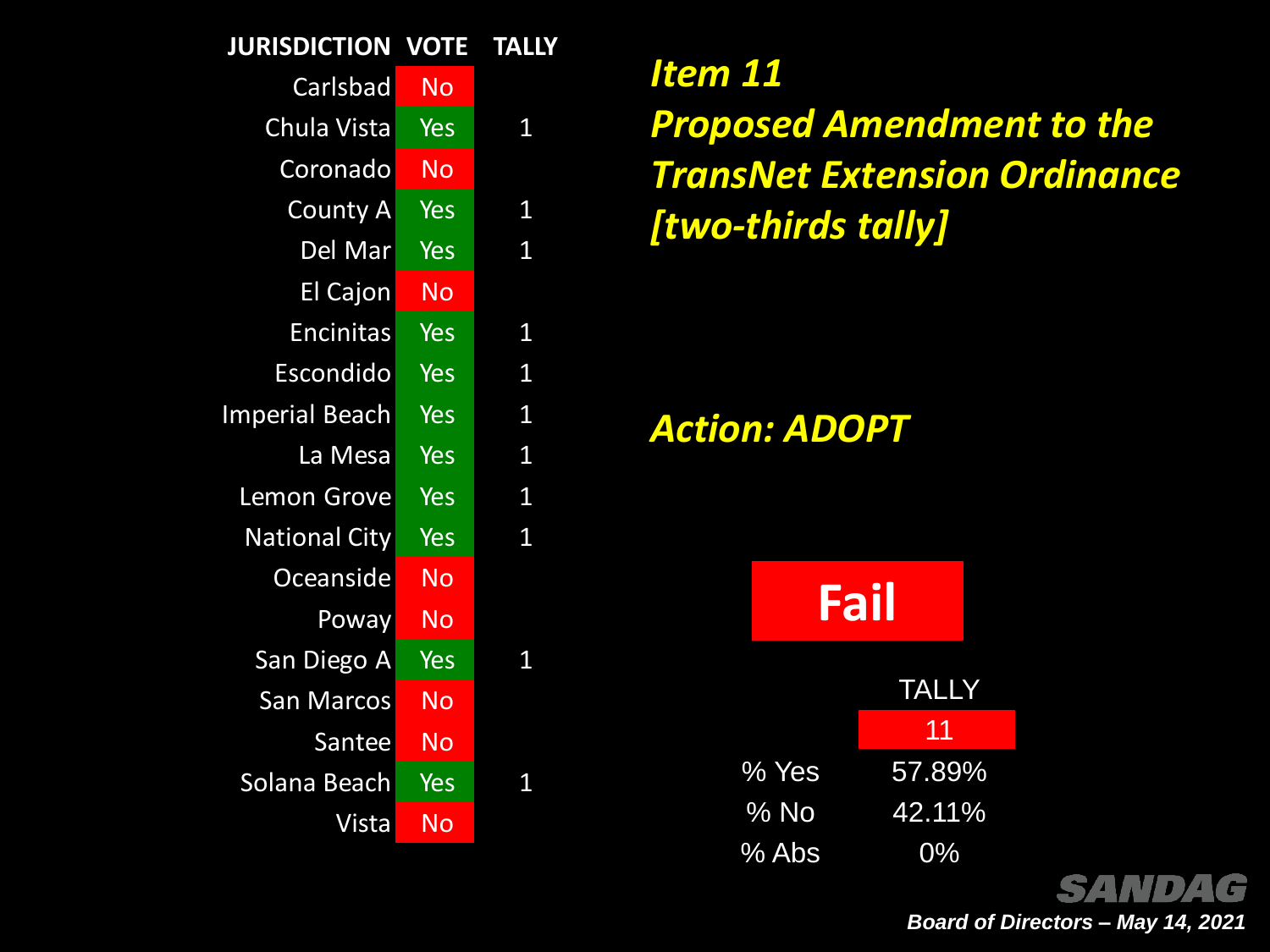#### **JURISDICTION VOTE WEIGHT**

| Carlsbad              |                  |                |
|-----------------------|------------------|----------------|
| Chula Vista           | Yes              | 8              |
| Coronado              |                  |                |
| <b>County A</b>       | Yes              | 7.5            |
| County B              |                  |                |
| Del Mar               | $Ye\overline{s}$ | $\overline{1}$ |
| El Cajon              |                  |                |
| <b>Encinitas</b>      | Yes              | $\overline{2}$ |
| Escondido             | Yes              | 4              |
| <b>Imperial Beach</b> | <b>Yes</b>       | 1              |
| La Mesa               | Yes              | $\overline{2}$ |
| <b>Lemon Grove</b>    | <b>Yes</b>       | $\overline{1}$ |
| <b>National City</b>  | <b>Yes</b>       | $\overline{2}$ |
| Oceanside             |                  |                |
| Poway                 |                  |                |
| San Diego A           | Yes              | 21.5           |
| San Diego B           | Yes              | 21.5           |
| <b>San Marcos</b>     |                  |                |
| Santee                |                  |                |
| Solana Beach          | <b>Yes</b>       | 1              |
| Vista                 |                  |                |

# *Item 11 Proposed Amendment to the TransNet Extension Ordinance [two-thirds weighted]*

*Action: ADOPT*

**Pass**

Jurisdiction Voting Yes: 11 WEIGHT 72.5